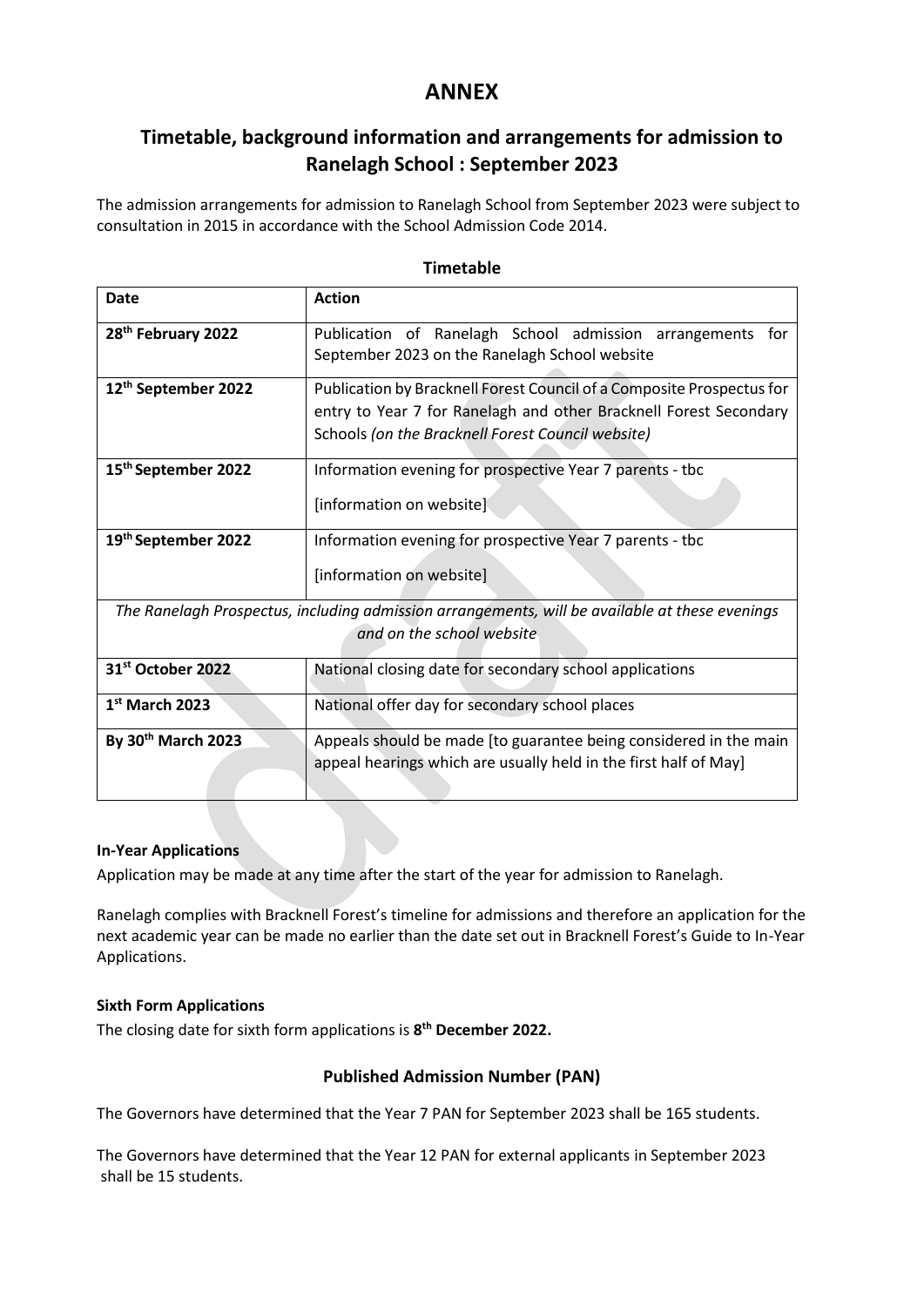# **Analysis of admissions 2022**

Ranelagh is a very popular school and has been oversubscribed for a number of years.

This information will be available in September 2022.

| Category        | <b>Places applied</b><br>for by National<br><b>Closing date</b> | <b>Number of</b><br>applicants<br>following<br>re-categorisation<br>by Governors | <b>Places initially</b><br>allocated by<br><b>Governors</b> | <b>Admitted at start of</b><br>school year |
|-----------------|-----------------------------------------------------------------|----------------------------------------------------------------------------------|-------------------------------------------------------------|--------------------------------------------|
| <b>EHCP</b>     |                                                                 |                                                                                  |                                                             |                                            |
| <b>LAC</b>      |                                                                 |                                                                                  |                                                             |                                            |
| SC              |                                                                 |                                                                                  |                                                             |                                            |
| <b>MPP</b>      |                                                                 |                                                                                  |                                                             |                                            |
| A               |                                                                 |                                                                                  |                                                             |                                            |
| <b>B6</b>       |                                                                 |                                                                                  |                                                             |                                            |
| <b>B5</b>       |                                                                 |                                                                                  |                                                             |                                            |
| <b>B4</b>       |                                                                 |                                                                                  |                                                             |                                            |
| <b>B3</b>       |                                                                 |                                                                                  |                                                             |                                            |
| <b>B2</b>       |                                                                 |                                                                                  |                                                             |                                            |
| <b>B1</b>       |                                                                 |                                                                                  |                                                             |                                            |
| B               |                                                                 |                                                                                  |                                                             |                                            |
| Sub total       |                                                                 |                                                                                  |                                                             |                                            |
| <b>B6-B1</b>    |                                                                 |                                                                                  |                                                             |                                            |
| $\mathsf{C}$    |                                                                 |                                                                                  |                                                             |                                            |
| D               |                                                                 |                                                                                  |                                                             |                                            |
| E               |                                                                 |                                                                                  |                                                             |                                            |
| <b>Multiple</b> |                                                                 |                                                                                  |                                                             |                                            |
| categories      |                                                                 |                                                                                  |                                                             |                                            |
| No category     |                                                                 |                                                                                  |                                                             |                                            |
|                 |                                                                 |                                                                                  |                                                             |                                            |
| <b>TOTAL</b>    |                                                                 |                                                                                  |                                                             |                                            |
|                 |                                                                 |                                                                                  |                                                             |                                            |
| <b>PAN</b>      |                                                                 |                                                                                  |                                                             |                                            |
|                 |                                                                 |                                                                                  |                                                             |                                            |

| <b>Number of places appealed</b> | Successful |  |
|----------------------------------|------------|--|
|                                  | appeals    |  |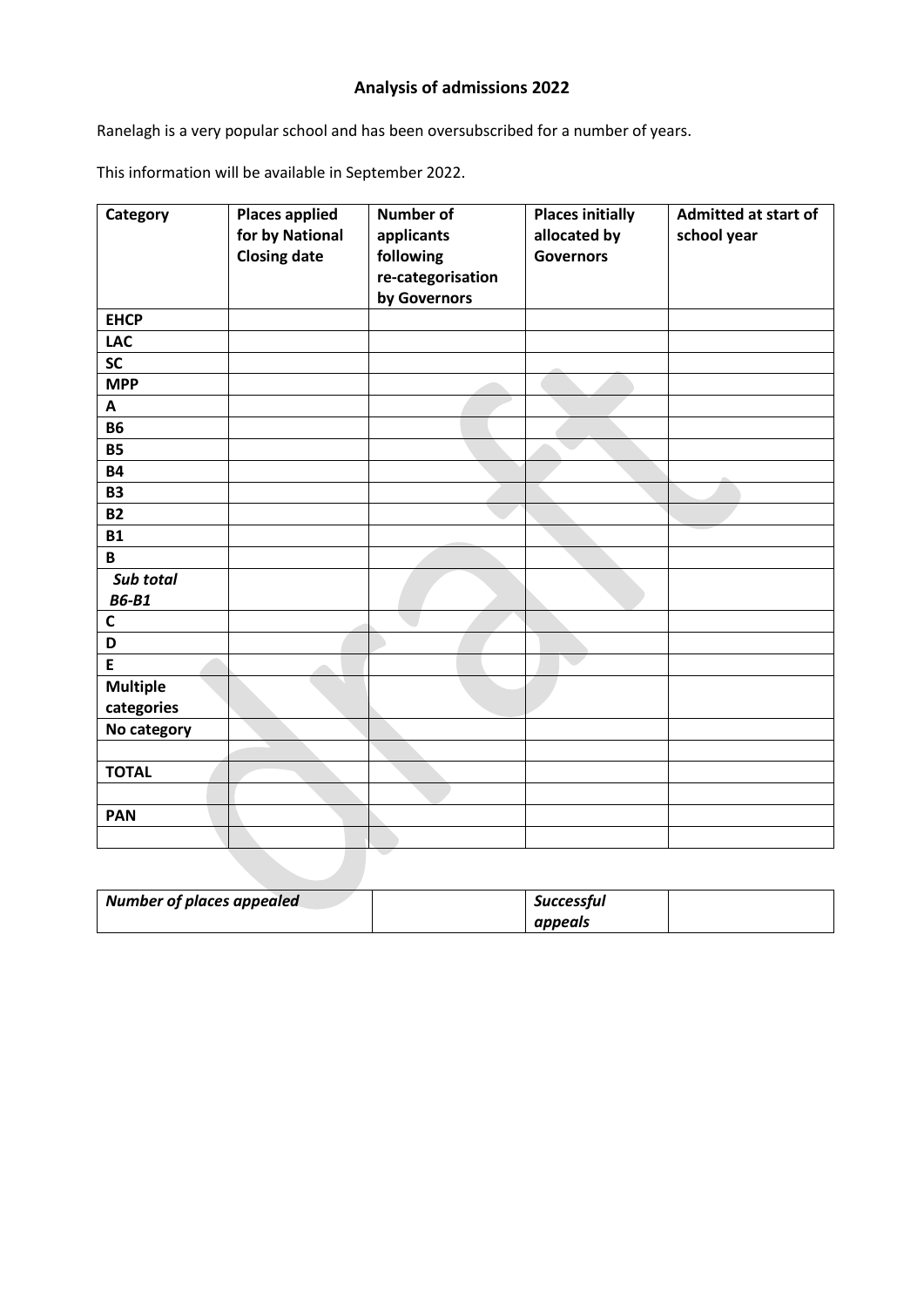### **Analysis of admissions 2021**

Ranelagh is a very popular school and has been oversubscribed for a number of years.

For entry in September 2021 for Year 7 initially 165 places were available. The initial allocation of places was as follows: six places to children with an Educational Health Care Plan [SEN] and nine places to Looked After Children [LAC] were awarded a statutory place leaving a further 150 places to be allocated by the Governing Body.

In February, the Governing Body at Ranelagh agreed to admit 9 students above PAN for Year 7 entry in September 2021.

| Category                      | <b>Places applied</b><br>for by National<br><b>Closing date</b> | <b>Number of</b><br>applicants<br>following<br>re-categorisation<br>by Governors | <b>Places initially</b><br>allocated by<br><b>Governors</b> | <b>Admitted at start of</b><br>school year |
|-------------------------------|-----------------------------------------------------------------|----------------------------------------------------------------------------------|-------------------------------------------------------------|--------------------------------------------|
| <b>EHCP</b>                   | 5                                                               | 6                                                                                | 6 <sup>1</sup>                                              | $\overline{\mathbf{z}}$                    |
| <b>LAC</b>                    | 9                                                               | 9                                                                                | 9                                                           | 4                                          |
| <b>SC</b>                     | $\overline{2}$                                                  | $\overline{2}$                                                                   | $\overline{2}$                                              | $\mathbf{1}$                               |
| <b>MPP</b>                    | $\overline{2}$                                                  | $\mathbf 0$                                                                      | $\mathbf 0$                                                 | $\mathbf 0$                                |
| A                             | 69                                                              | 66                                                                               | 66                                                          | 66                                         |
| <b>B6</b>                     | 47                                                              | 53                                                                               | 53                                                          | 42                                         |
| <b>B5</b>                     | 5                                                               | $\overline{\mathbf{4}}$                                                          | 4                                                           | 5                                          |
| <b>B4</b>                     | 13                                                              | 17                                                                               | 17                                                          | 14                                         |
| <b>B3</b>                     | 9                                                               | 9                                                                                | 9                                                           | 5                                          |
| <b>B2</b>                     | 10                                                              | 11                                                                               | 8                                                           | 9                                          |
| <b>B1</b>                     | $\overline{\mathbf{4}}$                                         | 5                                                                                | $\mathbf 0$                                                 | $\overline{\mathbf{3}}$                    |
| B                             | $\overline{\mathbf{4}}$                                         | $\mathbf 0$                                                                      | $\boldsymbol{o}$                                            | 0                                          |
| Sub total<br><b>B6-B1</b>     | 92                                                              | 99                                                                               | 91                                                          | 78                                         |
| C                             | $\mathbf{1}$                                                    | $\overline{2}$                                                                   | $\mathbf 0$                                                 | $\mathbf{1}$                               |
| D                             | 28                                                              | 35                                                                               | $\mathbf 0$                                                 | 17                                         |
| E                             | 10                                                              | 20                                                                               | $\mathbf 0$                                                 | $\mathbf 0$                                |
| G                             | $\mathbf{1}$                                                    | $\mathbf 0$                                                                      | $\mathbf 0$                                                 | $\mathbf 0$                                |
| <b>Multiple</b><br>categories | $6\phantom{1}$                                                  | $\mathbf 0$                                                                      | $\mathbf 0$                                                 | $\mathbf 0$                                |
| No category                   | 14                                                              | $\mathbf 0$                                                                      | $\pmb{0}$                                                   | $\mathbf 0$                                |
|                               |                                                                 |                                                                                  |                                                             |                                            |
| <b>TOTAL</b>                  | 239                                                             | 239                                                                              | 174                                                         | 174                                        |
|                               |                                                                 |                                                                                  |                                                             |                                            |
| <b>PAN</b>                    | 165                                                             |                                                                                  |                                                             |                                            |
|                               |                                                                 |                                                                                  |                                                             |                                            |

| <b>Number of places appealed</b> | <b>Successful</b> |  |
|----------------------------------|-------------------|--|
|                                  | appeals           |  |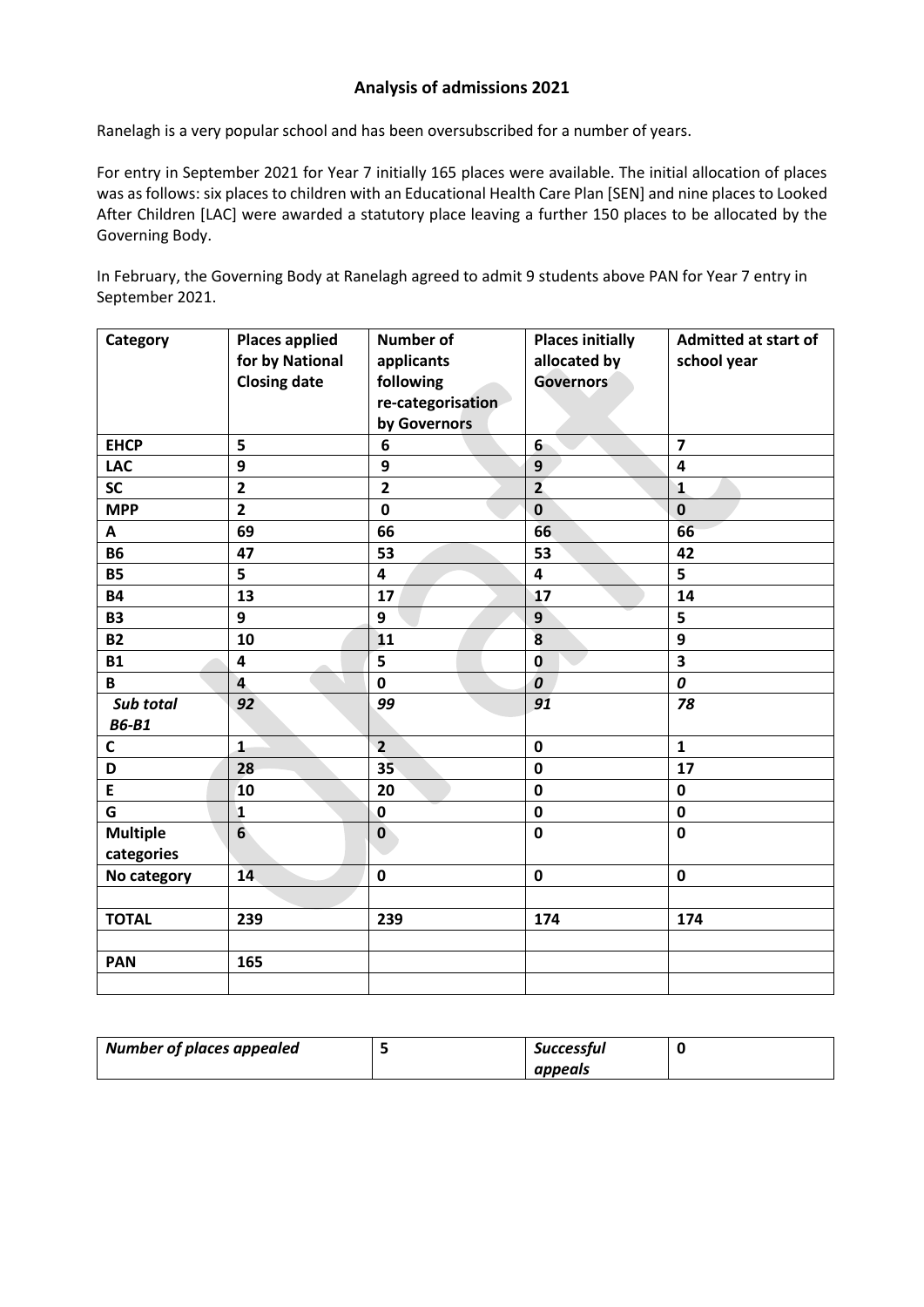### **Analysis of admissions 2020**

Ranelagh is a very popular school and has been oversubscribed for a number of years.

For entry in September 2020 for Year 7 initially 165 places were available. The initial allocation of places was as follows: three places to children with an Educational Health Care Plan [SEN] and six places to Looked After Children [LAC] were awarded a statutory place leaving a further 156 places to be allocated by the Governing Body.

In March, the Governing Body at Ranelagh agreed to admit 9 students above PAN for Year 7 entry in September 2020.

| Category        | <b>Places applied</b>   | Number of               | <b>Places</b>    | <b>Places</b>           | <b>Admitted at</b>      |
|-----------------|-------------------------|-------------------------|------------------|-------------------------|-------------------------|
|                 | for by National         | applicants              | initially        | allocated               | start of                |
|                 | <b>Closing date</b>     | following               | allocated by     | in March                | school year             |
|                 |                         | re-categorisation       | <b>Governors</b> | above PAN               |                         |
|                 |                         | by Governors            |                  |                         |                         |
| <b>EHCP</b>     | $\overline{\mathbf{3}}$ | 3                       | 3                |                         | $\overline{\mathbf{3}}$ |
| <b>LAC</b>      | 6                       | 6                       | 6                |                         | 5                       |
| <b>SC</b>       | 4                       | 4                       | 4                |                         | $\overline{2}$          |
| <b>MPP</b>      | 3                       | $\overline{\mathbf{2}}$ | $\overline{2}$   |                         | $\mathbf{1}$            |
| A               | 65                      | 59                      | 59               | $\mathbf{1}$            | 54                      |
| <b>B6</b>       | 36                      | 38                      | 38               |                         | 28                      |
| <b>B5</b>       | 9                       | 8                       | 8                |                         | 5                       |
| <b>B4</b>       | 8                       | 9                       | $\overline{9}$   |                         | $\overline{7}$          |
| <b>B3</b>       | 6                       | $\overline{7}$          | $\overline{7}$   |                         | $\overline{7}$          |
| <b>B2</b>       | 11                      | 13                      | 13               |                         | 12                      |
| <b>B1</b>       | 12                      | 12                      | 12               |                         | 12                      |
| <b>B0</b>       | $\mathbf{1}$            | $\mathbf 0$             | $\mathbf 0$      |                         | $\mathbf 0$             |
| Sub total       | 83                      | 87                      | 87               |                         | 71                      |
| <b>B6-B0</b>    |                         |                         |                  |                         |                         |
| C               | $\mathbf{1}$            | $\overline{2}$          | $\overline{2}$   |                         | $\mathbf{1}$            |
| D               | 28                      | 33                      | $\overline{2}$   | 4                       | 24                      |
| E               | 10                      | 19                      | $\mathbf 0$      | $\overline{\mathbf{4}}$ | 13                      |
| <b>Multiple</b> | 5                       | $\mathbf 0$             | $\mathbf 0$      |                         | $\mathbf 0$             |
| categories      |                         |                         |                  |                         |                         |
| No category     | $\overline{7}$          | $\mathbf{0}$            | $\mathbf 0$      |                         | $\mathbf 0$             |
|                 |                         |                         |                  |                         |                         |
| <b>TOTAL</b>    | 215                     | 215                     | 165              | 174                     | 174                     |
|                 |                         |                         |                  |                         |                         |
| <b>PAN</b>      | 165                     |                         |                  |                         |                         |
|                 |                         |                         |                  |                         |                         |

| Number of places appealed | Successful appeals |  |
|---------------------------|--------------------|--|
|                           |                    |  |